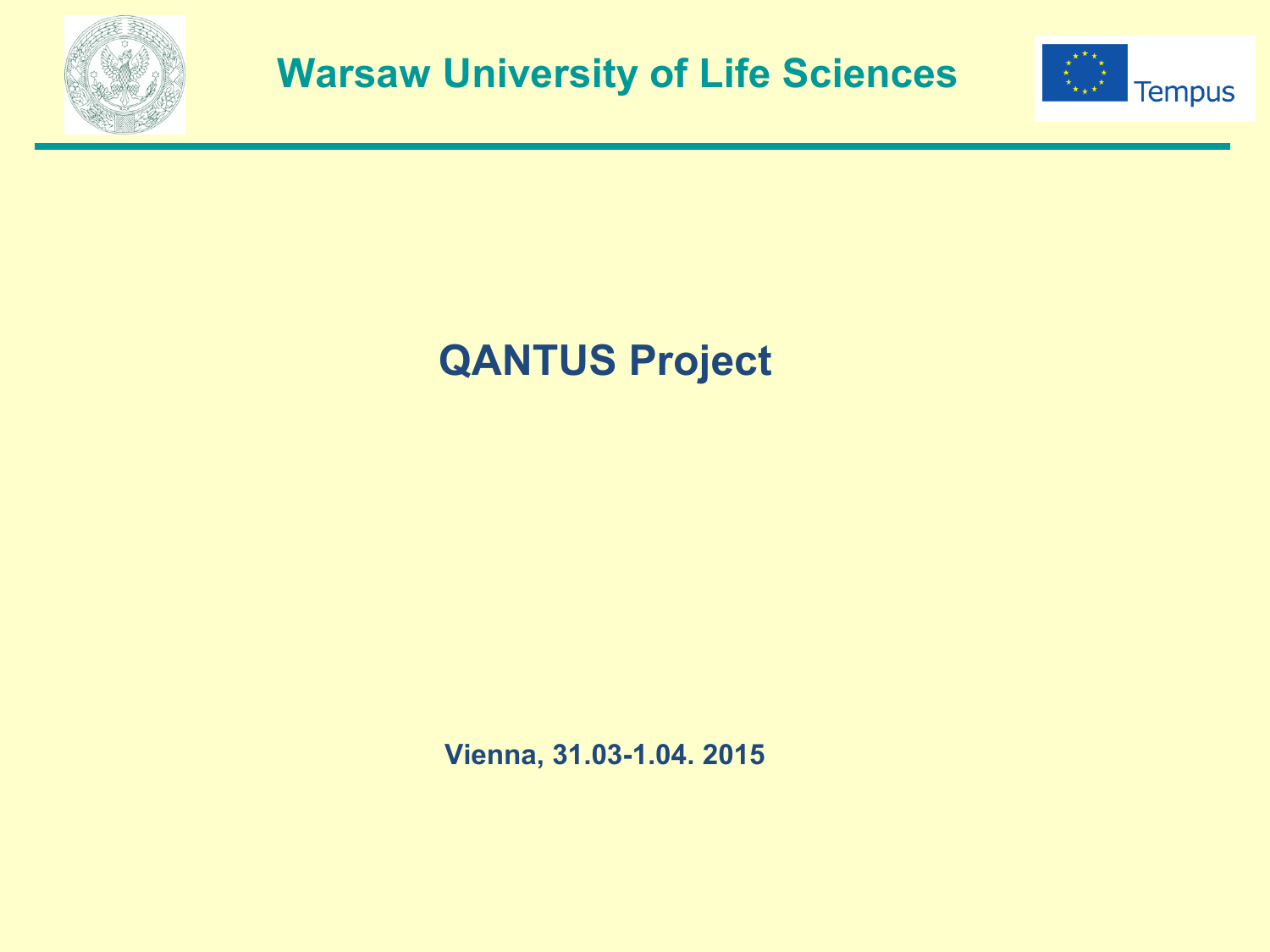



**Basic data**

**"Qualifications Frameworks for Environmental Studies at Ukrainian Universities" (QANTUS)**

**Contract nr** 

544524-TEMPUS-1-2013-1-PL-TEMPUS-SMHES

**Contractual period** 

1 December 2013 – 30 November 2016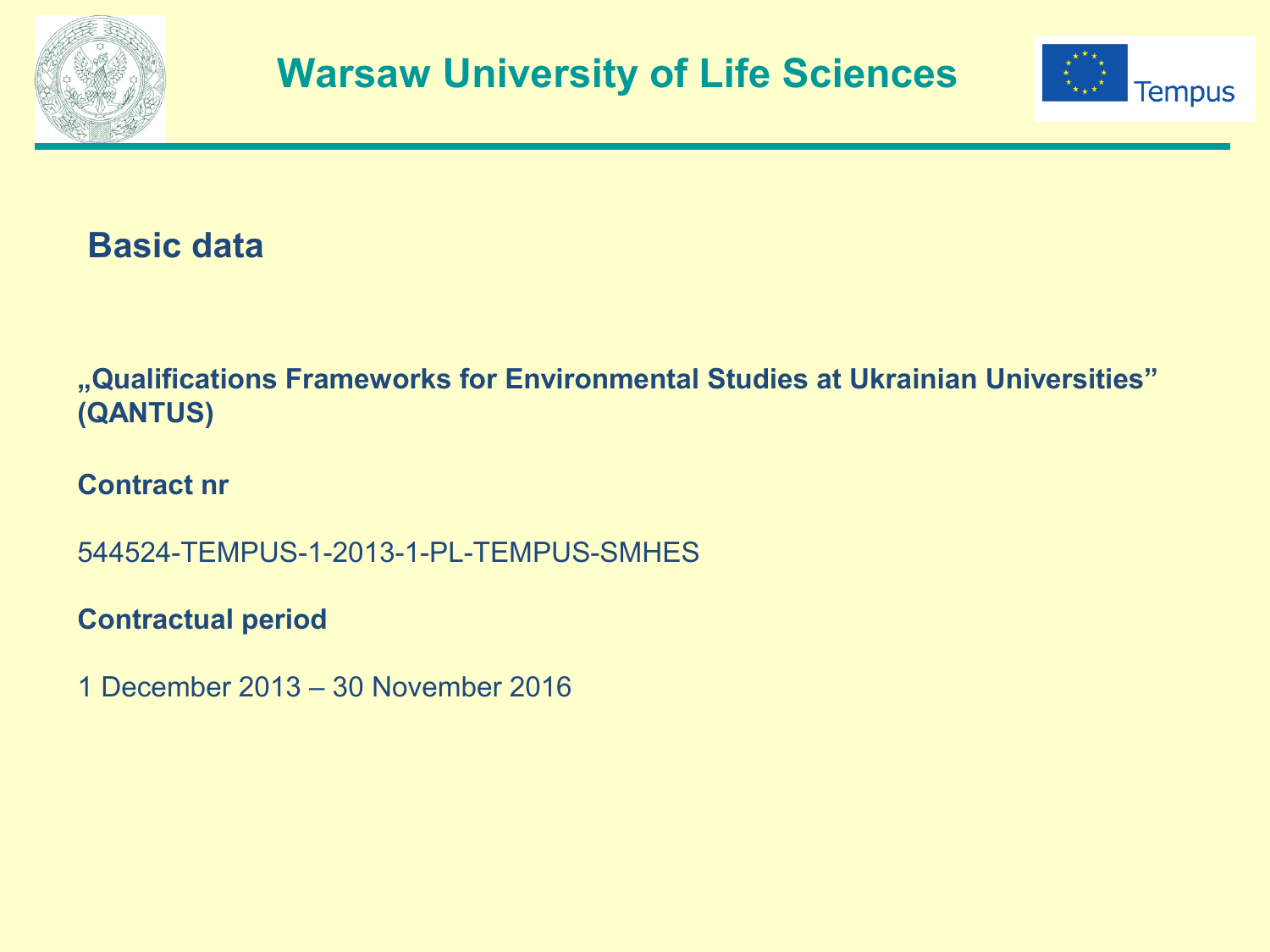



### **Project objectives**

- 1. Comparative analyses of existing standards and methodologies of Qualification Framework development in Environmental Sciences,
- 2. Development of sector Qualification Framework for Environmental studies at Ukrainian universities,
- 3. Training courses on developing and implementing new study programs compatible with Qualification Framework in Environmental studies.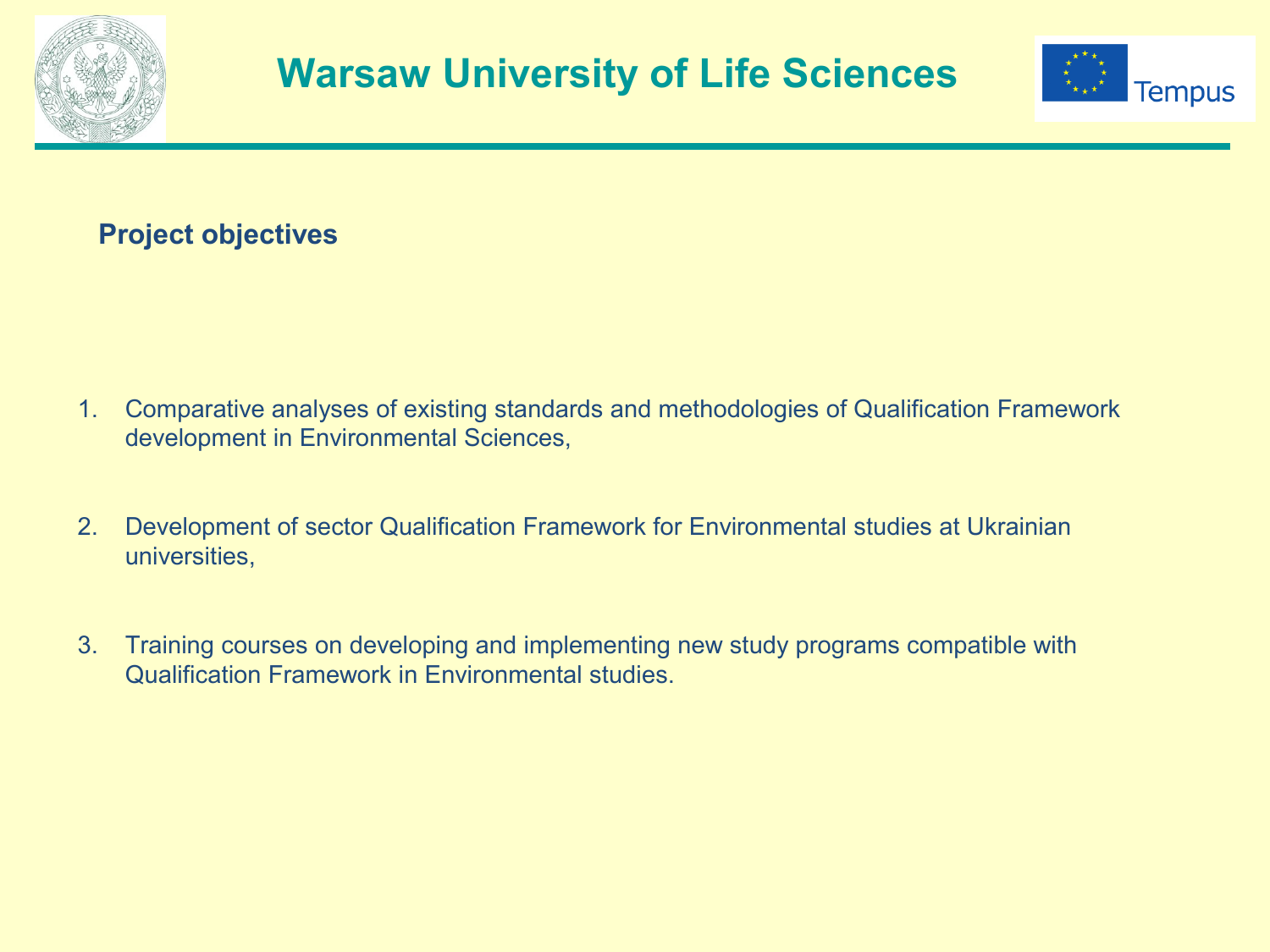



### **Outcomes**

#### **WP1. Development**

Comparative analyses of existing standards and methodologies of Qualification Frameworks (QF) development in the area of Environmental Science

#### **WP2. Development**

Development of sectoral QF in the area of Environmental Science studies at UA universities

#### **WP3. Development**

Capacity building - creation of training centers

#### **WP4. Development**

Elaboration of training courses on developing and implementing new study programmes compatible with QF in Environmental Science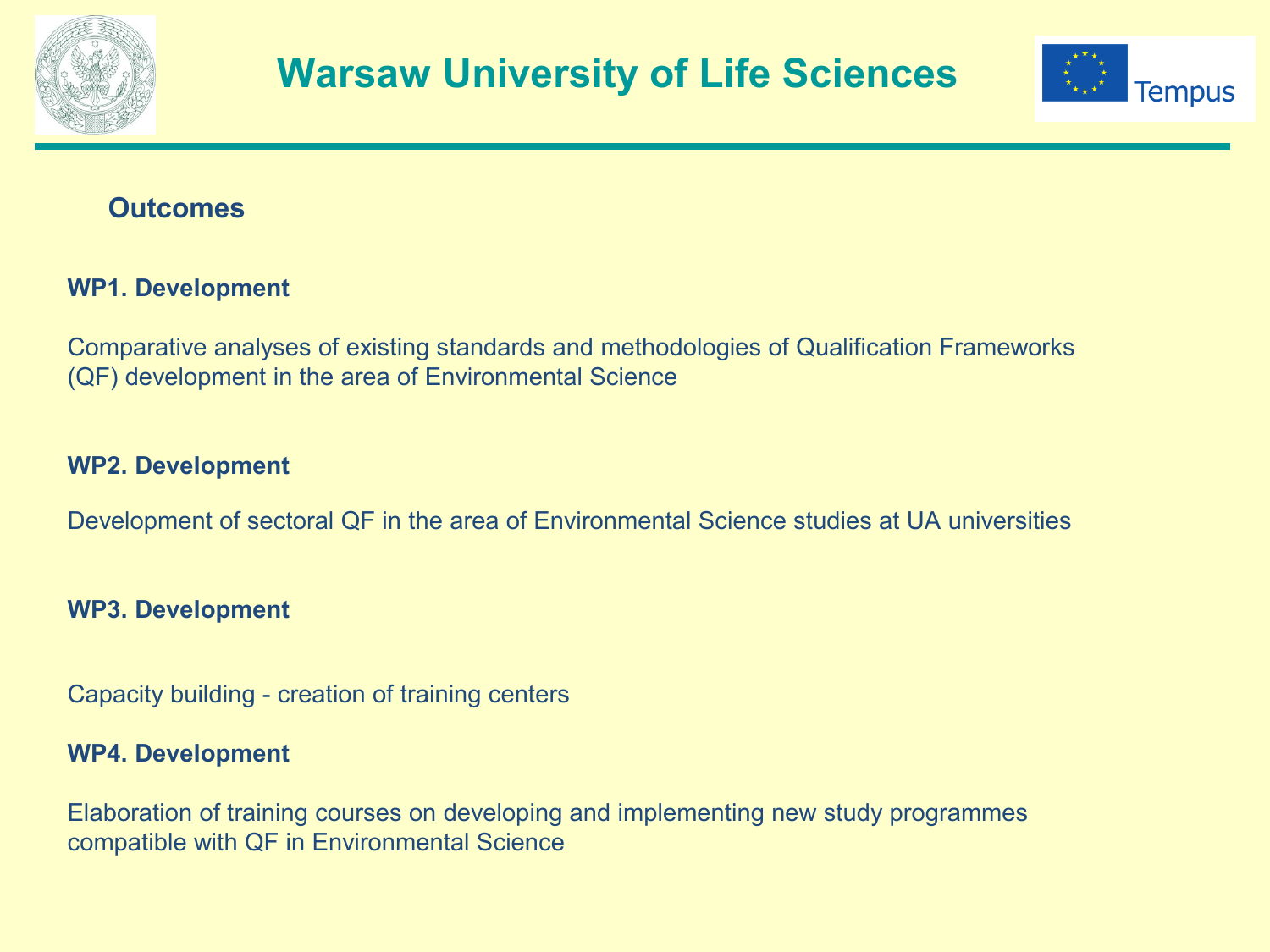



### **Outcomes**

#### **WP5. Exploitation**

Implementation of training courses on developing and implementing new study programmes compatible with QF in Environmental studies

**WP6. Quality plan**

Quality control and monitoring

**WP7. Dissemination**

**Dissemination** 

#### **WP8. Management**

Project management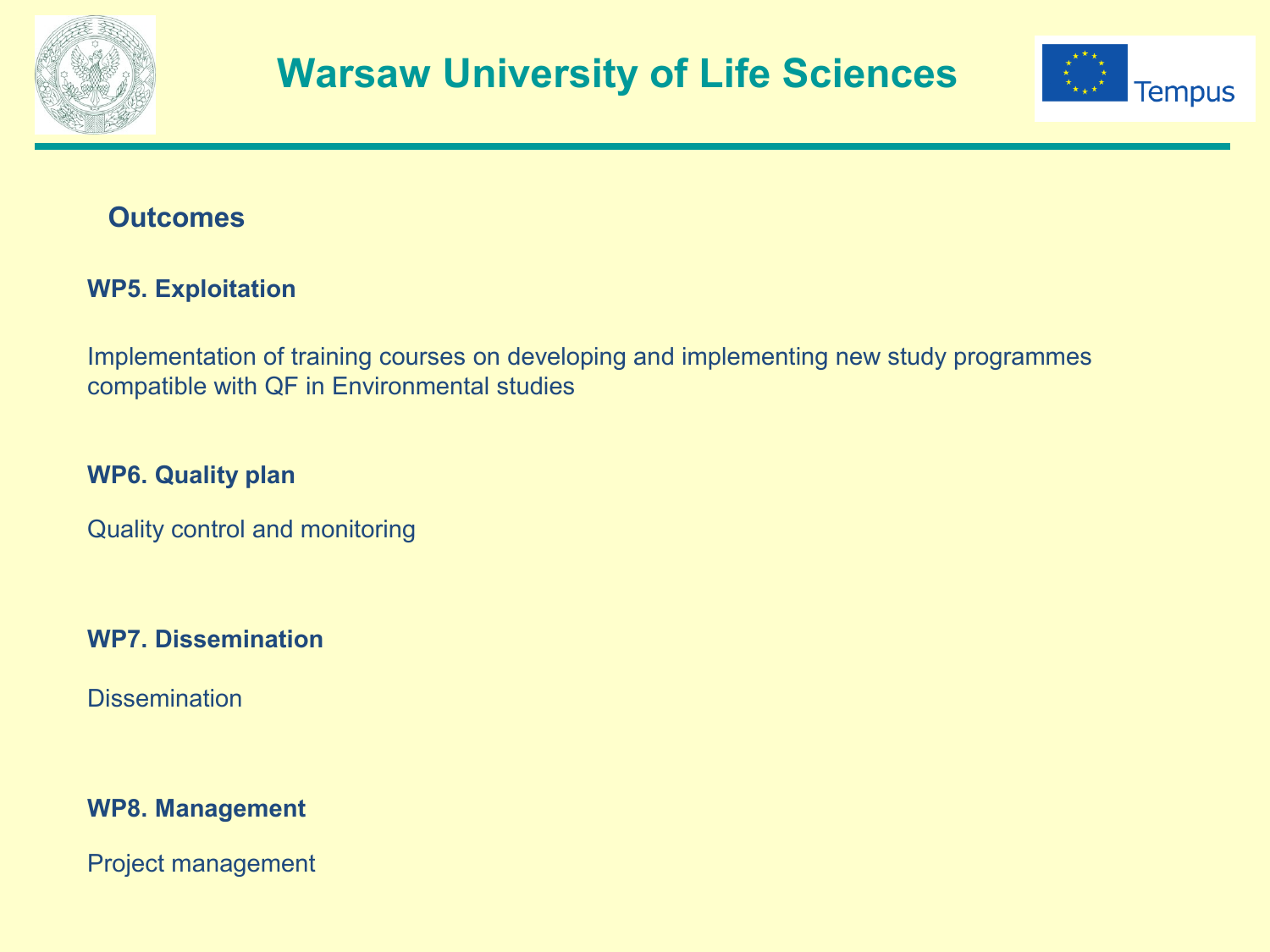



### **Activities**

| DEVELOPMENT | 1.1.1 | Analyzing of QF development in EU partner countries |
|-------------|-------|-----------------------------------------------------|
|             |       | 1.2.1 Analyzing of QF development in Ukraine        |
|             | 1.3.1 | Analyzing of UA employers opinion on QF development |

| <b>DEVELOPMENT</b> | 2.1.1 | <b>Elaboration of draft QF with a view to WP1 reports</b>                                             |
|--------------------|-------|-------------------------------------------------------------------------------------------------------|
|                    | 2.2.1 | <b>Consultation and updating of QF</b>                                                                |
|                    | 2.3.1 | <b>Self-certification of QF compatibility with EHEA</b>                                               |
|                    | 2.3.2 | <b>Adaptation of the final version of sectoral Qualification</b><br><b>Frameworks by the Ministry</b> |

| DEVELOPMENT | 3.1.1 | <b>Establishment of partner universities training centers</b> |  |
|-------------|-------|---------------------------------------------------------------|--|
|             | 3.1.2 | <b>Purchasing of equipment</b>                                |  |
|             | 3.2.1 | <b>Partner universities staff retraining</b>                  |  |
|             | 3.3.1 | Developing of information database                            |  |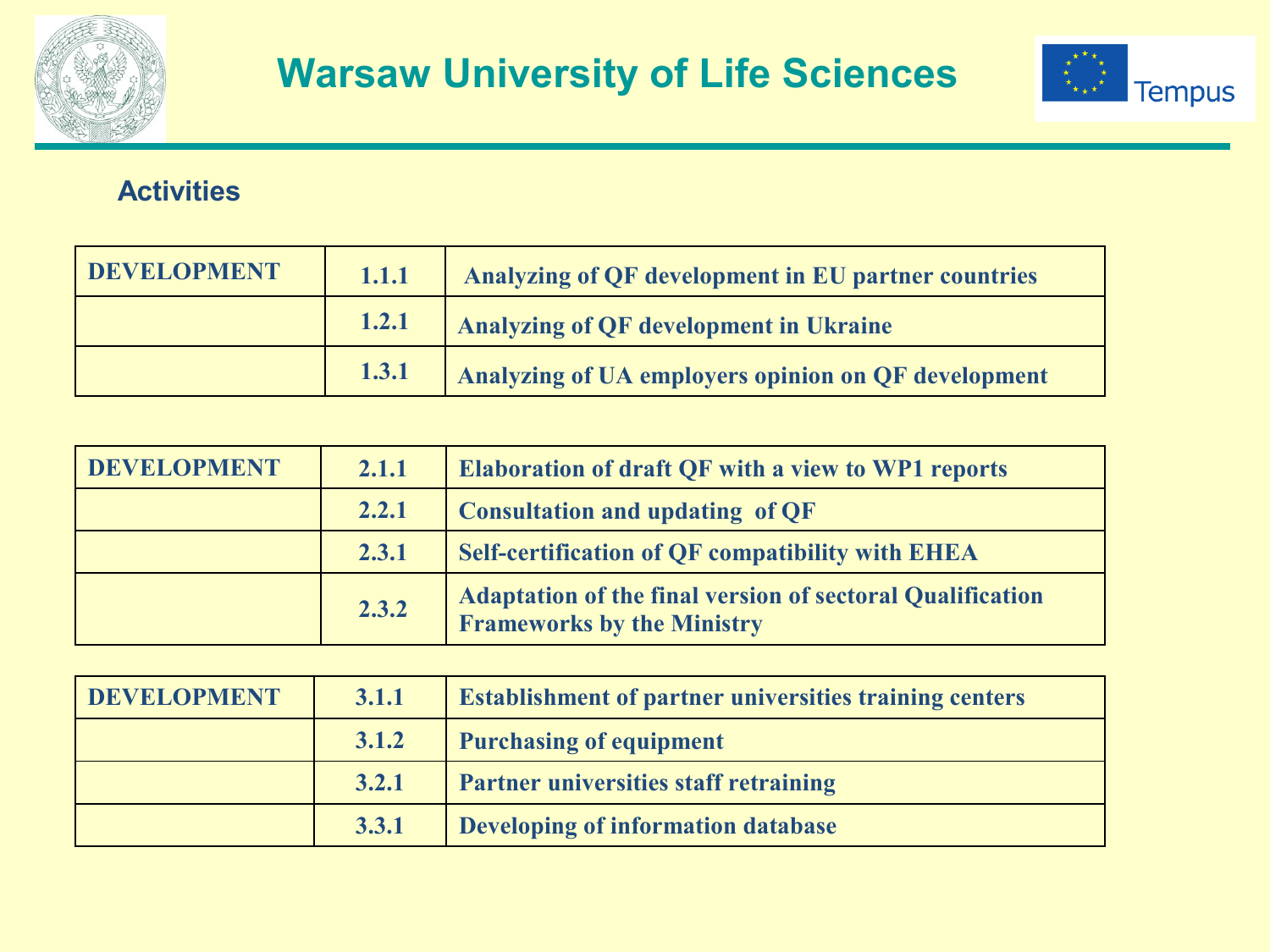



### **Activities**

| <b>DEVELOPMENT</b>  | 4.1.1 | Developing of training courses        |
|---------------------|-------|---------------------------------------|
|                     | 4.1.2 | Developing of course materials        |
|                     |       |                                       |
| <b>EXPLOITATION</b> | 5.1.1 | Implementation of training courses    |
|                     | 5.1.2 | <b>Evaluation of training courses</b> |

| <b>QUALITY PLAN</b> | 6.1.1 | Monitoring the project progress with the list of all planned outcomes                    |
|---------------------|-------|------------------------------------------------------------------------------------------|
|                     | 6.1.2 | Performing peer reviews - medium-term progress reports delivered by<br><b>WP</b> leaders |
|                     | 6.1.3 | Performing internal institutional evaluation - short-term reports                        |
|                     | 6.1.4 | <b>Performing internal evaluation</b>                                                    |
|                     | 6.2.1 | <b>Quality monitoring of the outcomes</b>                                                |
|                     | 6.2.2 | Assesment of the outcomes reports carried out by IPCs                                    |
|                     | 6.2.3 | Monitoring of the quality of the performed mobilities                                    |
|                     | 6.2.4 | <b>Executing monitoring visits</b>                                                       |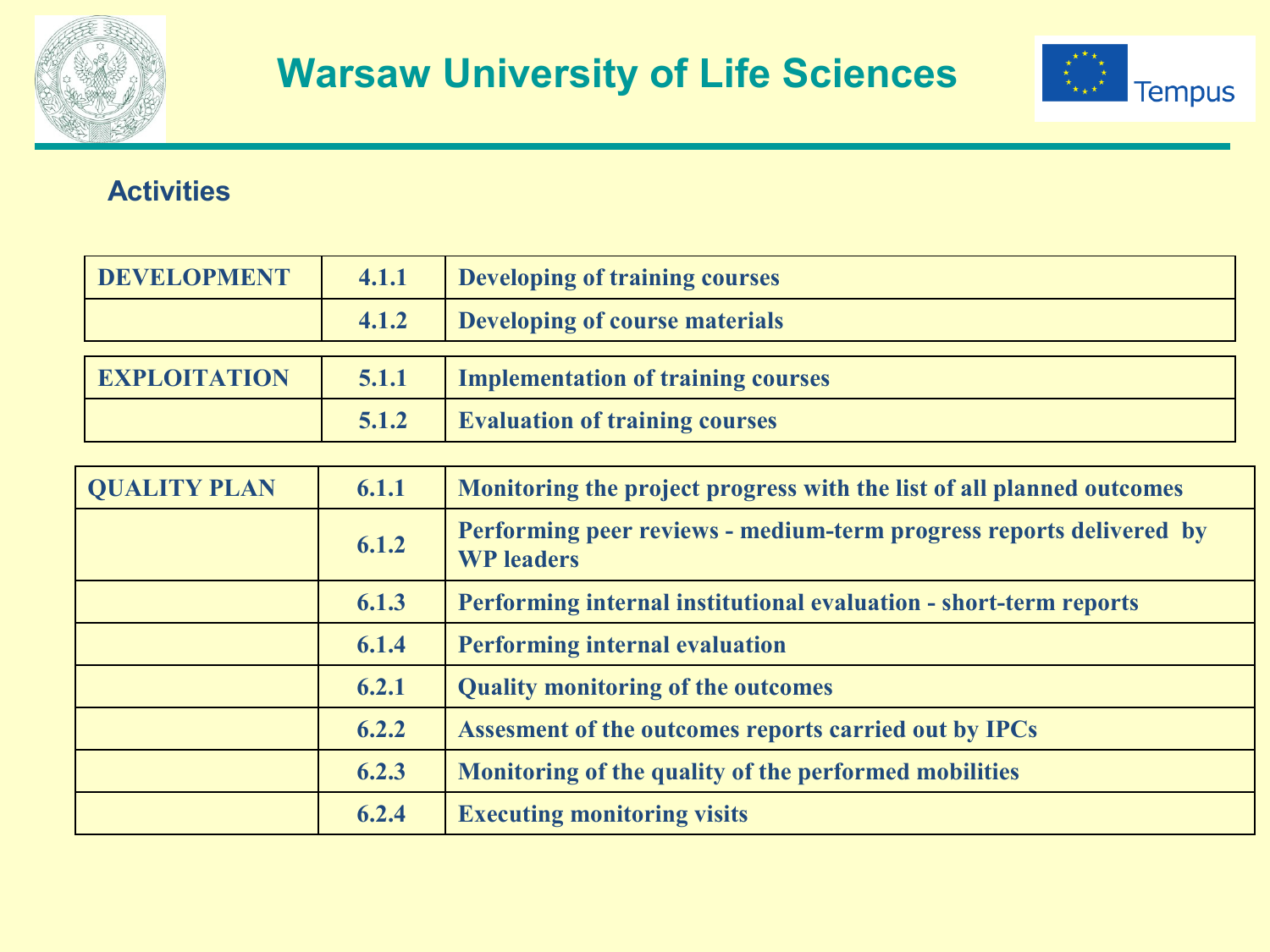



# **Activities**

| <b>DISSEMINATION</b> | 7.1.1 | <b>Creation of the project web-site</b>                          |
|----------------------|-------|------------------------------------------------------------------|
|                      | 7.1.2 | Update of the project web-site with reports, guides, regulations |
|                      | 7.1.3 | <b>Creation of the facebook account</b>                          |
|                      | 7.2.1 | <b>Preparation of minutes of meetings</b>                        |
|                      | 7.2.2 | <b>Issuing e-newsletter</b>                                      |
|                      | 7.2.3 | Disseminating of the guides of instruction published in WP2      |
|                      | 7.2.4 | Preparing the leaflet about the project results                  |
|                      | 7.3.1 | Integrating dissemination activities in the training courses     |
|                      | 7.3.2 | <b>Organization of the closing conference</b>                    |
|                      | 7.3.3 | Two annual conferences organization                              |

| MANAGEMENT   8.1.1 Planning |                 |
|-----------------------------|-----------------|
|                             | 8.1.2 Executing |
|                             | 8.1.3 Informing |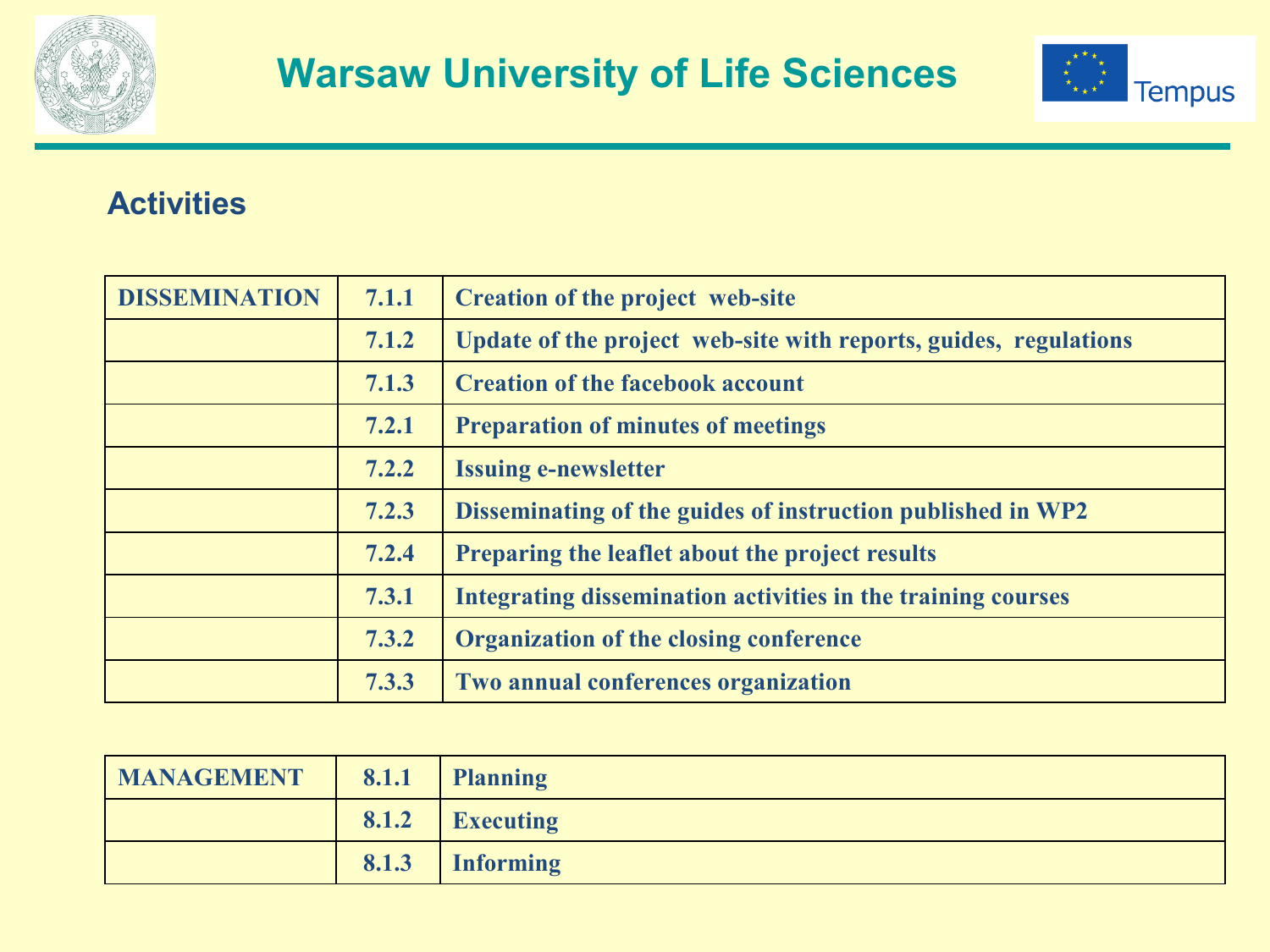



# **For basic informations and documents**

[http://eacea.ec.europa.eu/tempus/beneficiaries/beneficiaries\\_tempus4\\_2013\\_en.php](http://eacea.ec.europa.eu/tempus/beneficiaries/beneficiaries_tempus4_2013_en.php)

# **Financial Kit**

[http://eacea.ec.europa.eu/about/documents/fik\\_1202.pdf](http://eacea.ec.europa.eu/about/documents/fik_1202.pdf)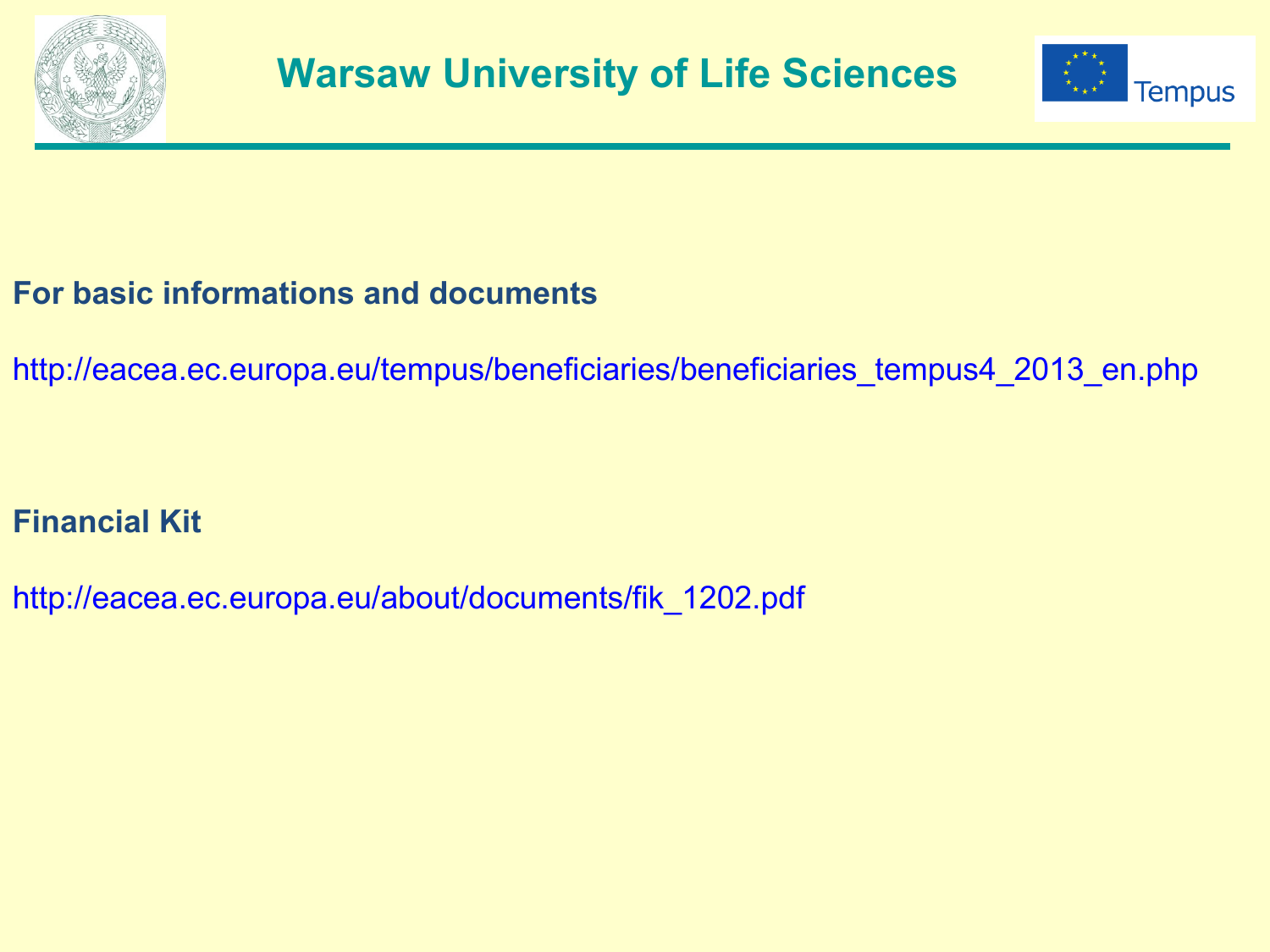



# **Reporting**

| <b>INTERMEDIATE REPORT</b>                       | <b>DEADLINE</b>                                        |
|--------------------------------------------------|--------------------------------------------------------|
| •Report on implementation of the project         | When 70% of the 1 <sup>st</sup> pre-financing has been |
| •Statement of the costs incurred and Request for | disbursed but not later than:                          |
| Payment                                          | 1 June 2015 for 3 year projects                        |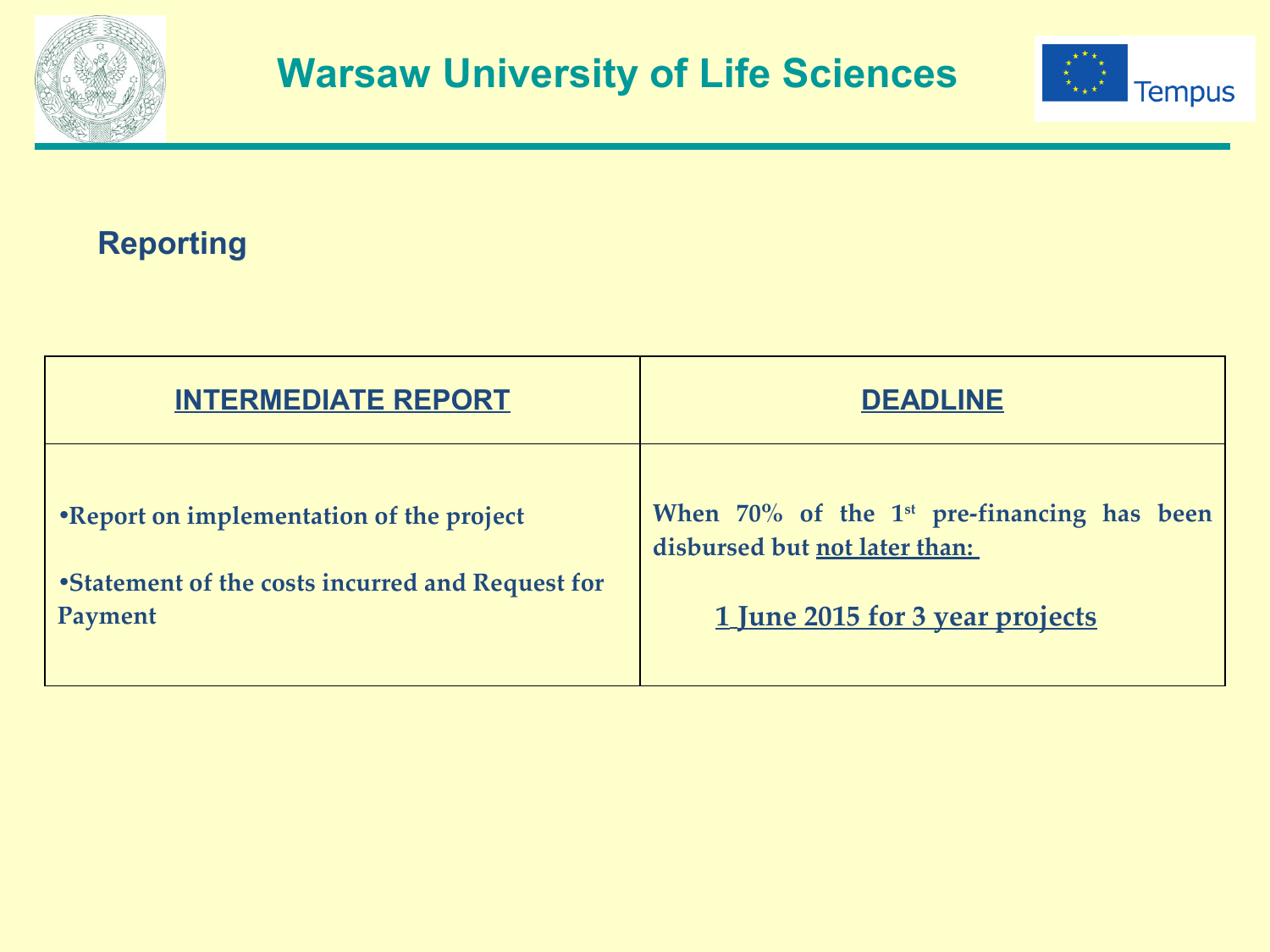



| <b>FINAL REPORT</b>                                                                                                                                                                                                                                | DEADLINE                                                 |
|----------------------------------------------------------------------------------------------------------------------------------------------------------------------------------------------------------------------------------------------------|----------------------------------------------------------|
| • Final Report on implementation of the project (FR)<br>•Summary report for publication<br>• Financial statement including request for payment and the<br>financial tables for each budget heading<br>• An external audit report for each projects | Two months after the<br>end of the eligibility<br>period |